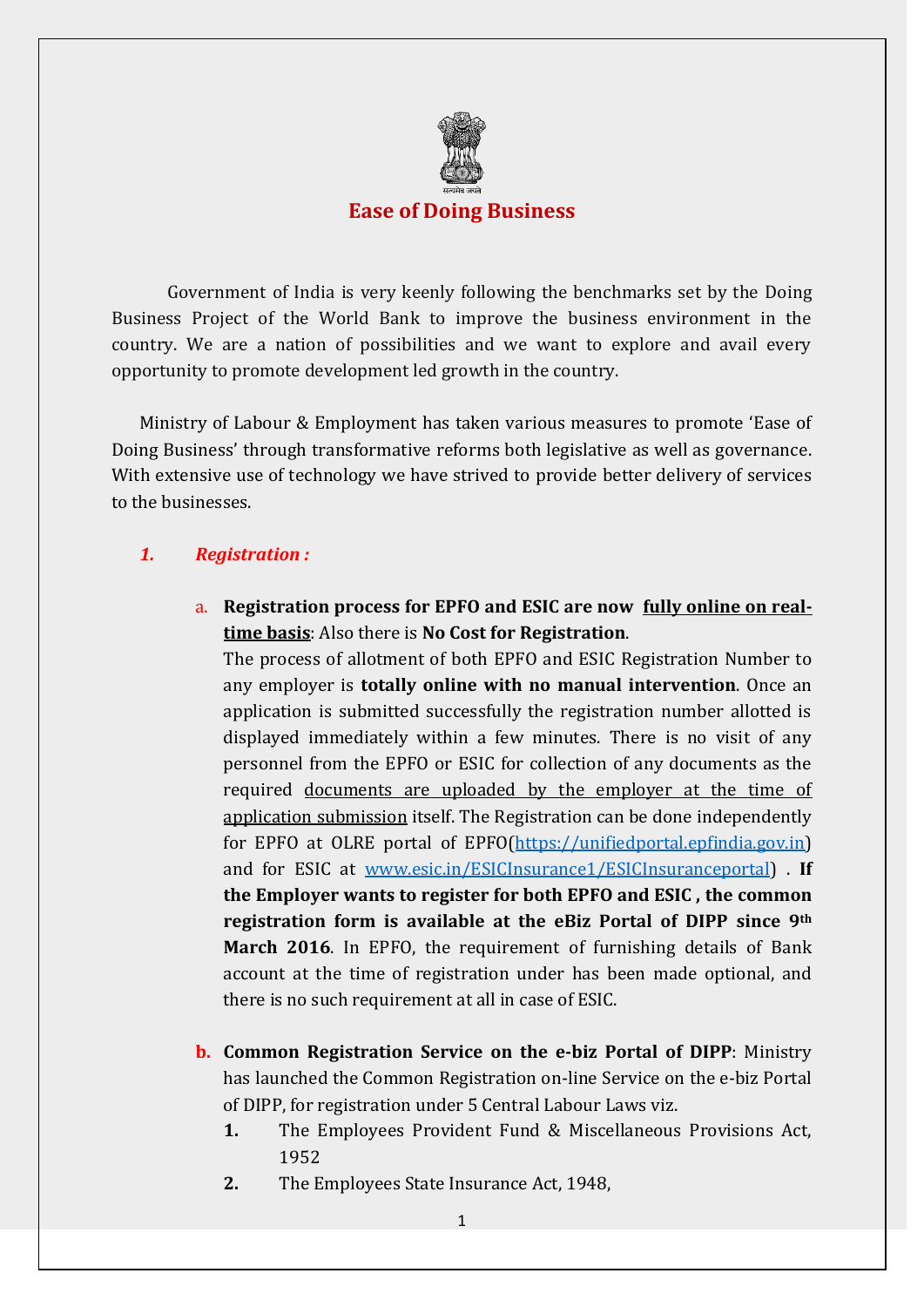- **3.** The Building & Other Construction Workers (Regulation of Employment & Conditions of Service) Act, 1996,
- **4.** The Contract Labour (Regulation & Abolition) Act, 1970, and
- **5.** The Inter-State Migrant Workmen(Regulation of Employment & Conditions of Service) Act, 1979

# **2. Compliance of Labour Laws:**

**Shram Suvidha Portal:** A Unified Web Portal 'Shram Suvidha Portal' has been launched to bring transparency and accountability in enforcement of labour laws and ease complexity of compliance. It caters to four major Organisations under the Ministry of Labour, namely

- Office of Chief Labour Commissioner (Central),
- $\triangleright$  Directorate General of Mines Safety,
- Employees' Provident Fund Organization; and
- Employees' State Insurance Corporation.

**A Transparent Inspection Service is being operated on this portal and discretion of the Inspector in selection of unit has been removed.** 

## **3. Returns under Labour Laws:**

- **a. Single Online Common Annual Return under 9 Central Labour Acts has been made operational on Shram Suvidha Portal since 24th April 2015** to facilitate filing of simplified Single Online Return by the establishments instead of filing separate Returns, under the following Acts:
	- 1. Payment of Wages Act, 1936
	- 2. Minimum Wages Act, 1948
	- 3. Contract Labour (Regulation and Abolition) Act, 1970
	- 4. Maternity Benefit Act, 1961
	- 5. Building and Other Construction Workers (Regulation of Employment and Condition of Service) Act, 1996
	- 6. Payment of Bonus Act, 1965
	- 7. Inter-State Migrant Workmen (Regulation of Employment and conditions of Service) Act, 1979
	- 8. Industrial Disputes Act, 1947
	- 9. The Mines Act 1952
- b. Following **the integration with Haryana State**, Establishments of Haryana can file Return for Factories Act on Shram Suvidha Portal.